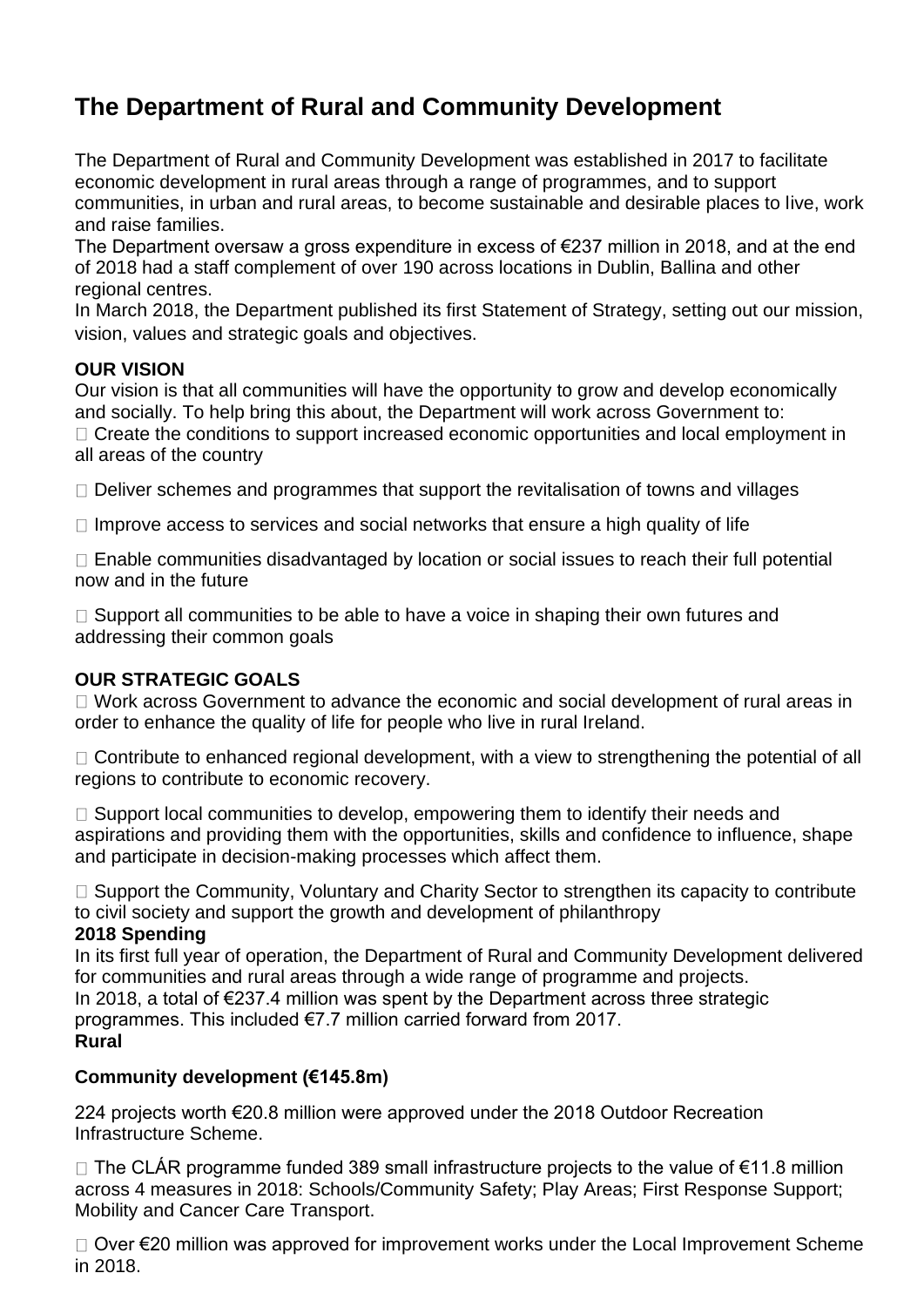In 2018, Local Action Groups approved funding of more than €38 million for 1,034 individual LEADER projects.

The €15 million LEADER Food Initiative was launched to provide supports to artisan and small food and beverage producers.

 $\Box$  The new Social Inclusion and Community Activation Programme (SICAP) was launched with funding of €190 million for frontline services from 2018-2022.

 $\Box$  In 2018, SICAP assisted 31,967 individuals and 2,558 groups in local communities.

 $\Box$  The new Community Enhancement Programme (CEP) was launched and supported over 3,000 projects with total funding of €13million.

 $\Box$  Social Innovation Fund Ireland have opened 24 calls for applications and received over 900 applications from social innovations across Ireland.

€3.5 million was allocated to volunteering supporting infrastructure nationwide.

The Dormant Accounts Fund Action Plan 2018 included provision of €1.2 million in 2019 for the upgrading of the eight Volunteering Information Services to full Volunteer Centres.

□ A review of the Dormant Accounts Fund was completed and launched in July 2018.

 $\Box$  A Call for Input paper was launched in December 2018 as the first step in developing a national volunteering strategy.

□ Over 19,000 participants were approved under the Seniors Alert Scheme in 2018, an increase of 56%.

 $\Box$  Plans were announced for the first National Community Weekend, The Big Hello, to be held in May 2019.

□ The Second Progress Report of the Action Plan for Rural Development was published in May 2018 with the Third Progress Report published in November 2018.

€44 million was provided by the Department under the Community Services Programme in 2018.

# **<sup>5</sup>Community Development**

## **PUBLIC PARTICIPATION NETWORKS (PPNS)**

Public Participation Networks have been established in all Local Authority areas. Their main function is to facilitate and enable the local community to interact with local government and other relevant legislation for the good of their communities.

During 2018, the Department continued to provide practical support for PPNs including the ongoing provision of funding, the continued roll-out of a Client Relationship Management database for all PPNs and the provision of training. In addition, in late 2018, the Department announced the provision of additional funding in 2019 for a Support Worker in each PPN to assist the PPN Resource Worker.

The second National PPN Advisory Group, which is representative of all stakeholders, continued its work with four meetings in 2018. This group provided invaluable input into a number of PPN initiatives including the publication of the 2017 Annual Report and arrangements for the 2018 National PPN Conference

### **VOLUNTEERING**

The Department's community and voluntary supports and programme provides a cohesive framework of support for the community and voluntary sector. Payments of €3.47m were made in 2018 to 21 Volunteer Centres, eight Volunteering Information Services and four national volunteering supporting organisations. Further actions taken to advance volunteering included